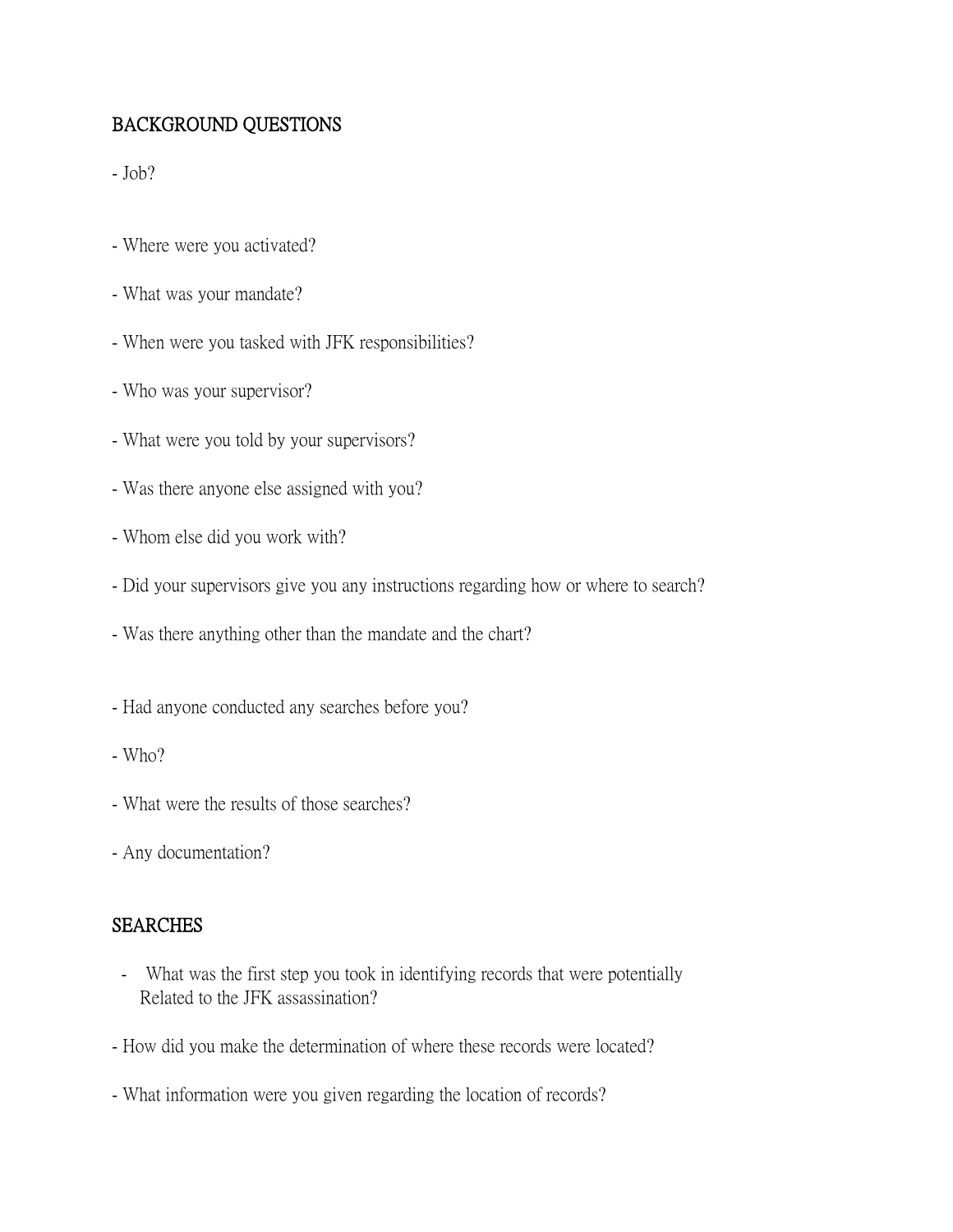- What were you told when you first started your search?

- What were you given, in order to aid you in completing your task of a search for records?

-

-

- What did you mean by, "I have finished declassifying the ONI material, and have a page-by-page index to forward separately (Received on Fax dated 12 may, 1997.)

- Do you know what happened to this?

- Whom did you give it to?

- Re: your hand-out and road maps - did anyone approve these?

- Who else participated in the search for JFK records?

- When you said, "The Office of Naval Intelligence remains responsible for review of an additional 950 cubic feet, of material originated roughly between 1955 and 1965 not specifically identified in reference (a). The likelihood that responsive records may be contained in those files cannot be precluded. Those documents, located at the Washington National Records Center as well as Regional Records Centers in Atlanta, Boston, Chicago, Seattle and San Francisco, are scheduled for review during this fiscal year.

- Describe all of the searches you conducted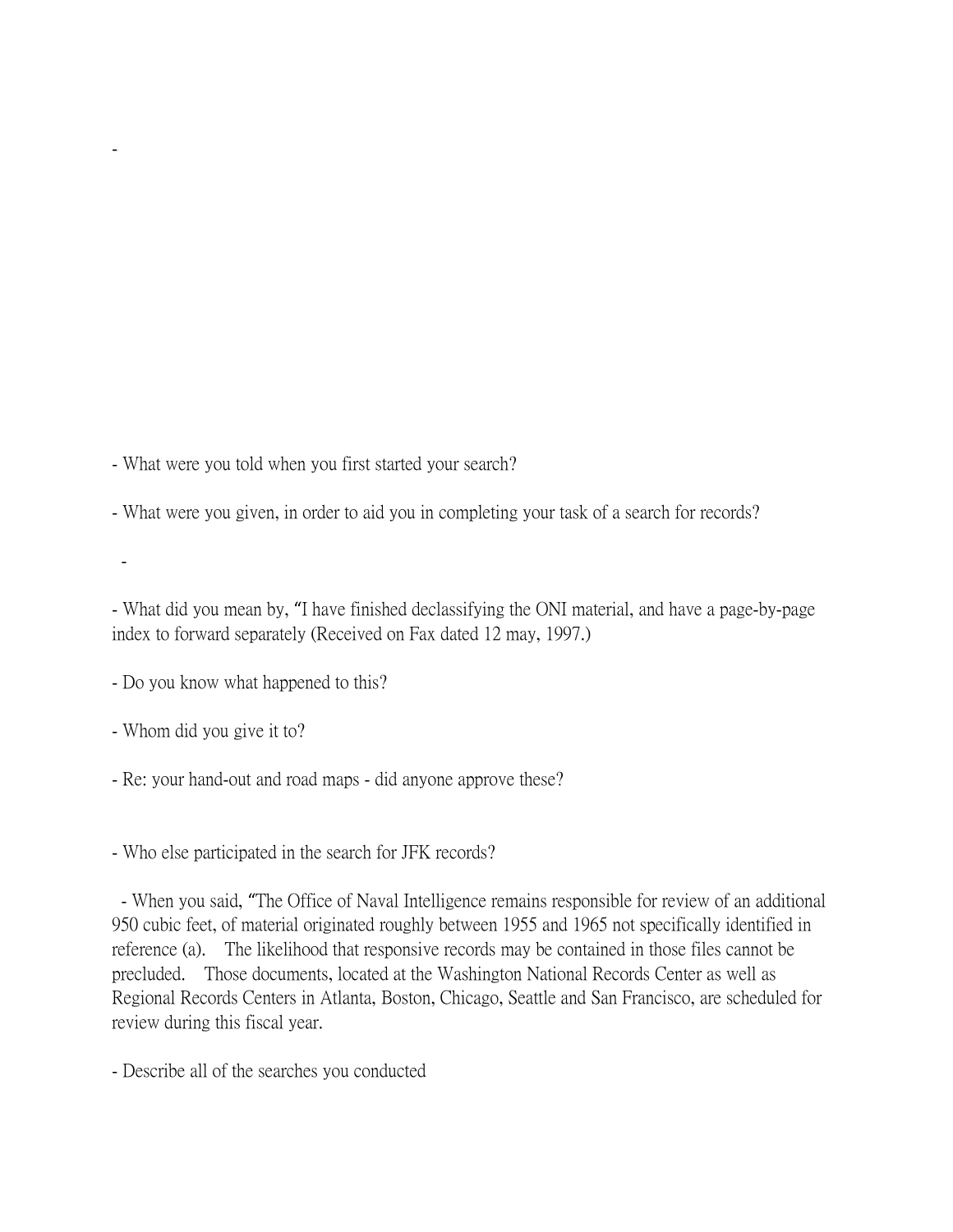- What collections and files were identified in the search?
- What records did you identify as being responsive to the search?
- Did you ever come up with any indices or inventories?
- Did you ever have any conversations with your supervisors regarding the scope of the searches?

- When you had a question about whether you should search a certain area, what did you to get guidance?

- How did you commence your search for JFK records?
- What exactly did you find in the Washington District Offices?

### OTHER OFFICES -

- Did you come up with the idea to search other offices?
- Who came up with that idea?
- What locations did you search?
- What types of records were you looking for when you were conducting these searches?
- Are there any other ONI offices in the country?
- Where else would you find ONI records?
- Are there any District Offices around now?
- What District Offices were around in the 1960's?
- When did they become centralized?
- What happened to these offices?
- Do you know when NCIS split off?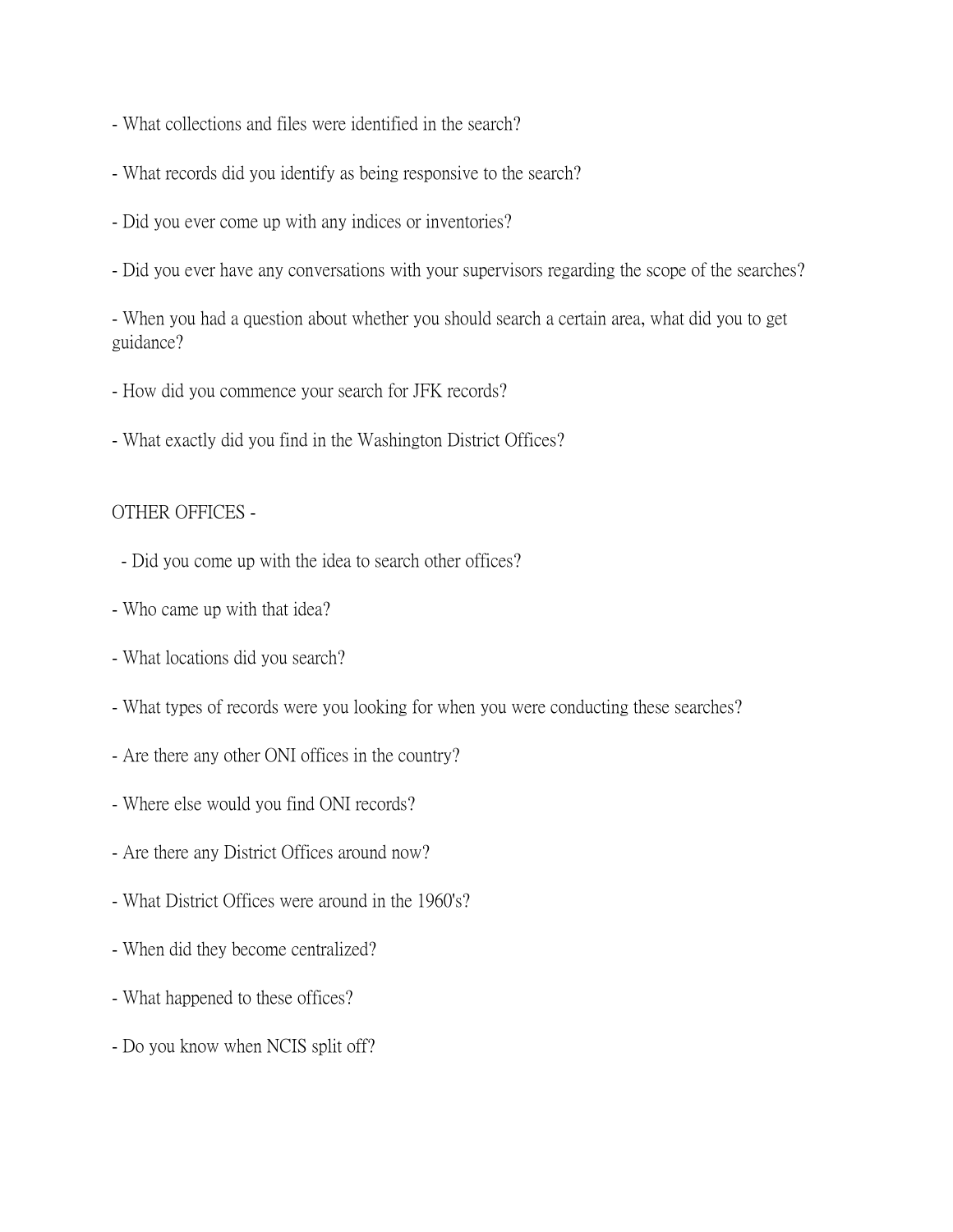- Describe all of the searches you conducted?

- Suitland (April 22, 1997)
- LAFRC (July 4, 1997) Doolittle?
- Were you present at this?
- Boston FRC (July 22, 1997) Pike?
- Was Doolittle present?
- Seattle NRC (August 22, 1997) Pike? (Was Doolittle present?)
- Did you ever search the following record centers?
	- Atlanta?
	- Chicago?
	- San Francisco?
	- San Diego?
- Did you have approval to search these record centers?
- How did you get that approval?
- Did you ever have plans to search any of these records centers?
- How far did your plans get and why were they terminated?
- Who put the Kibosh on these plans?
- Are you aware of any district offices that you did not search?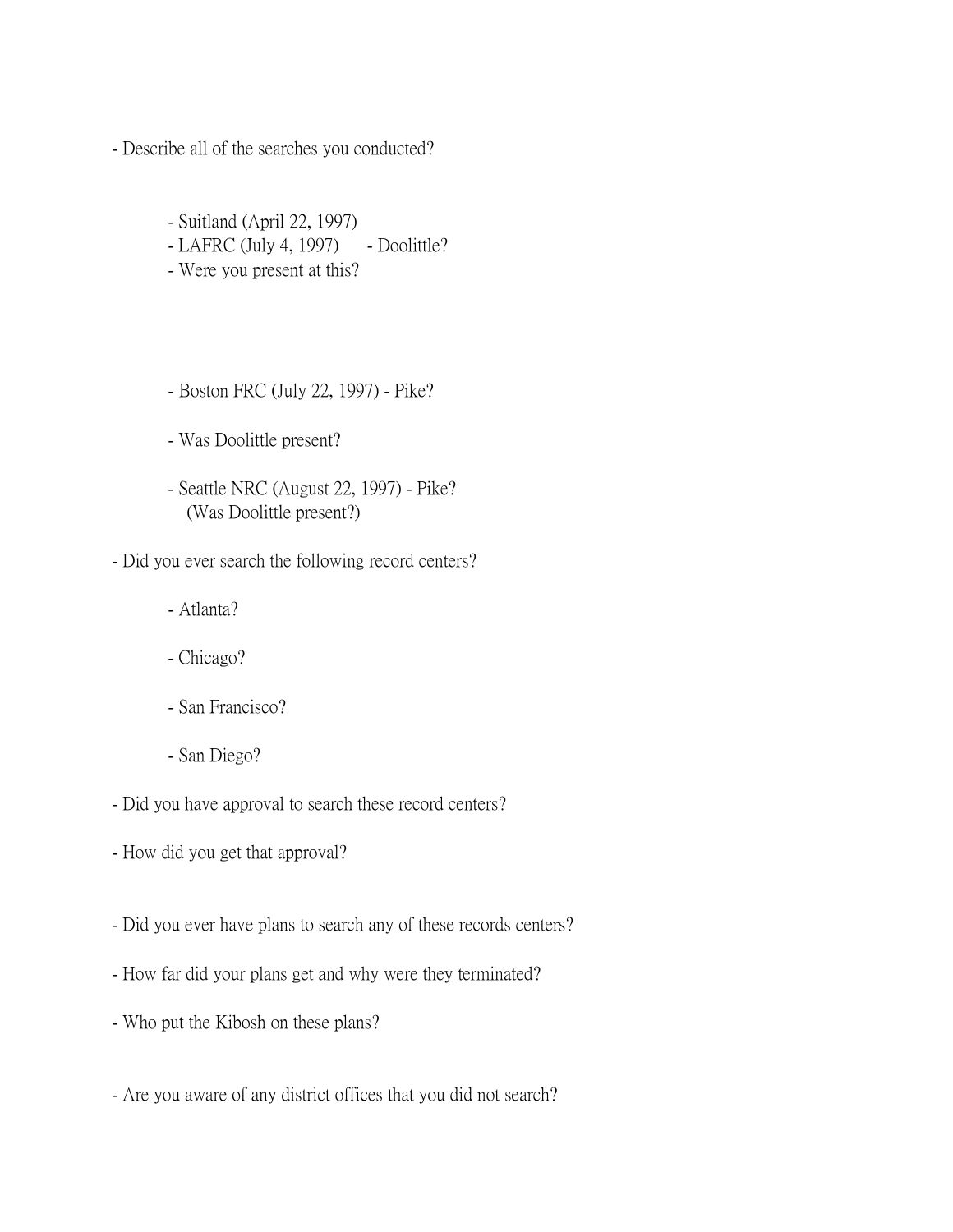In your letter of 22 April, 1997, you stated that you would search these locations?

- What locations did you provide certifications for?
- How many total records did you find?
- When you found records, what would you do with them?
- How extensively did you look through them?
- Whom did you have to report to?
- What did you look for at the Federal Records Center?
- What happened with Petty Officer Abercrombie preparing RIFS?
- Did you task her with this responsibility?
- Do you know whether Abercrombie started preparing the RIFS for any of these documents?
- What was Abercrombie's assignments under the project when you Had left?
- -

-

doing when you had left?

- What guidance did you give Abercrombie on the project?
- Any talk of transferring her?
- What did you know about the Naval Criminal Investigative Service?
- Were you told anything about what kind of records NCIS maintained?
- Did you ever suggest searching NCIS records?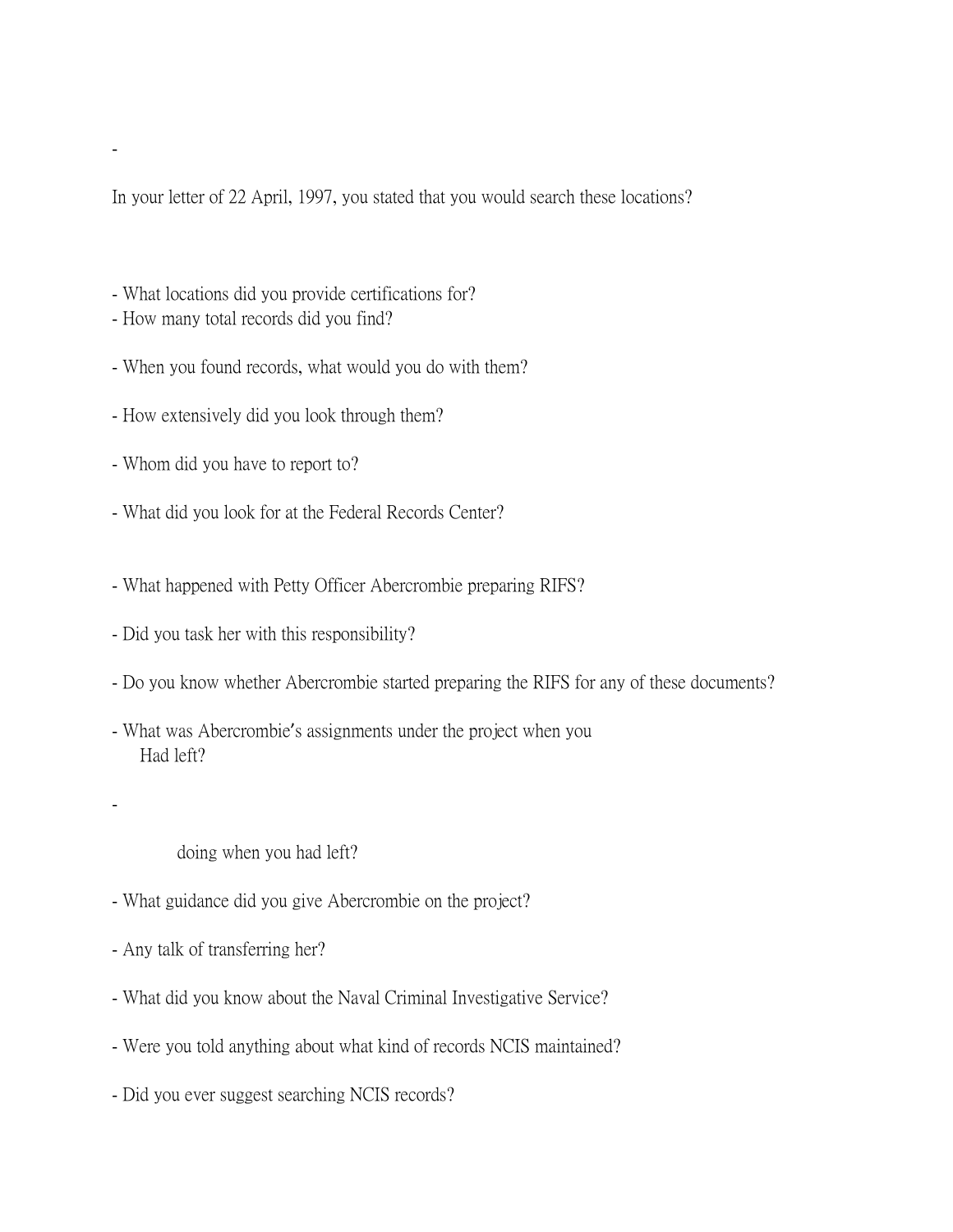- Did you ever searching anywhere that ultimately, your supervisor nixed?

-

### DEFECTOR RECORDS

- You had told DOUG that you would get back to him?
- Why did you never get back to him?
- Did Bastein ever sign off on these records?
- Where were the Defector documents when you were transferred?
- What condition were they in? (Were they in folders or binders?)
- -

-

# DESTRUCTION OF RECORDS

- Are you aware of the destruction of records?
- Are you aware of someone in ONI ever saying not to disclose assassination Records?
- Explain what you mean, in your memorandum dated Nov. 10, 1997, re the destruction of records?
- Explain what you mean about records regarding the "Destruction of Records."
- What did you mean by that?

DISPUTE-RELATED QUESTIONS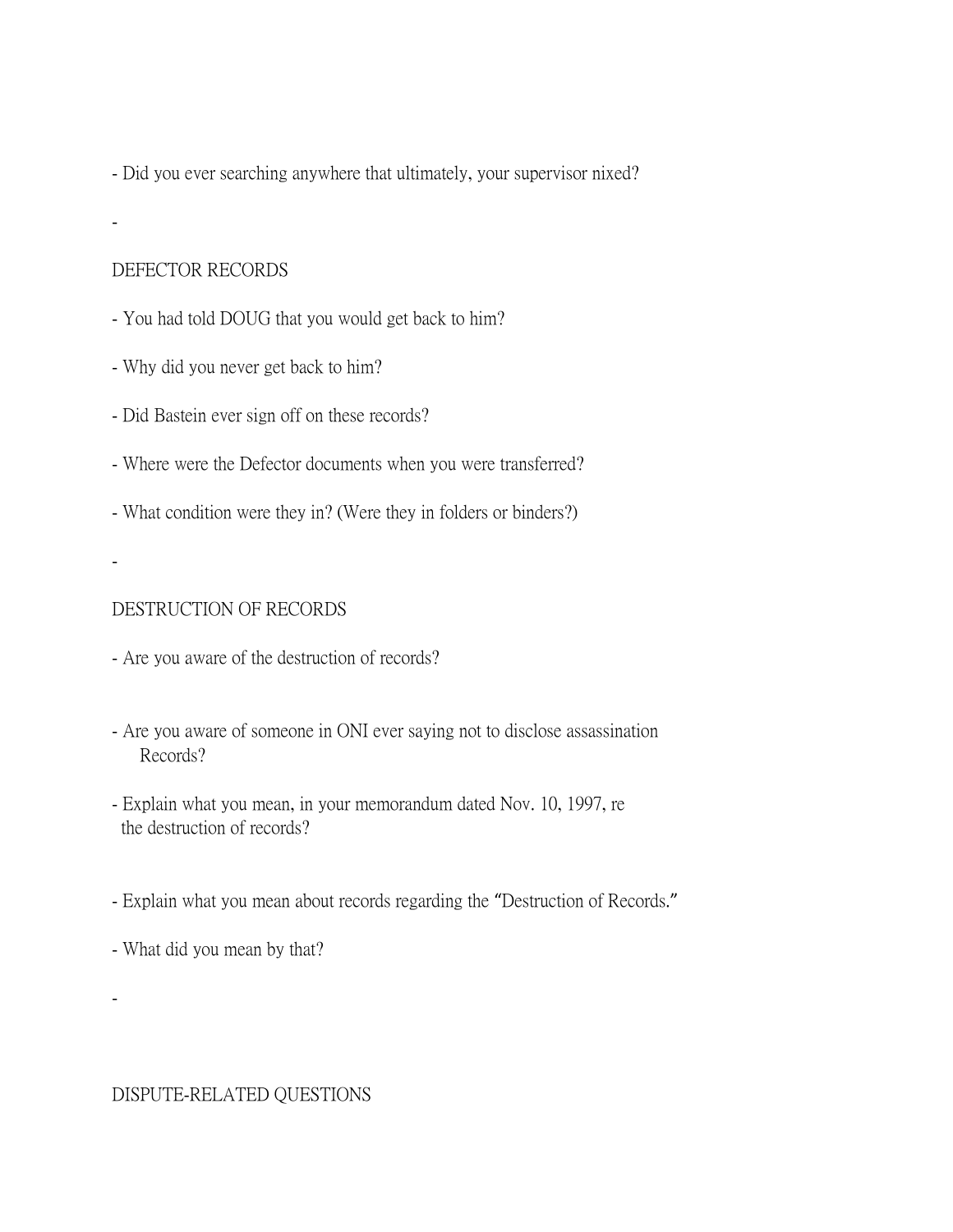- When were you transferred from JFK-related duties?
- Precise date?
- Who were your supervisors?
- Were you given any reason for your transfer?
- Were you ever given time to wrap up your duties?
- Was this before or after you signed the August certification?
- Was your transfer effective immediately?
- After you were transferred, did anyone ever ask you about your work On the JFK project?

- Were you ever told that you had exceeded your requirements by searching outside of Washington Federal Records Center?

- Who took over for you?
- When did JAG take over JFK?
- Any documentation of this?
- Any discussion of this?
- When were you told about the Hotline call?
- Prior to that, had anyone talked with you about allegations against you?
- What, in your opinion, is your opinion of the reason why you were transferred?
- When was the project removed from the Reserves and placed under the control of the JAG corps?
- When you were transferred, where did you go?